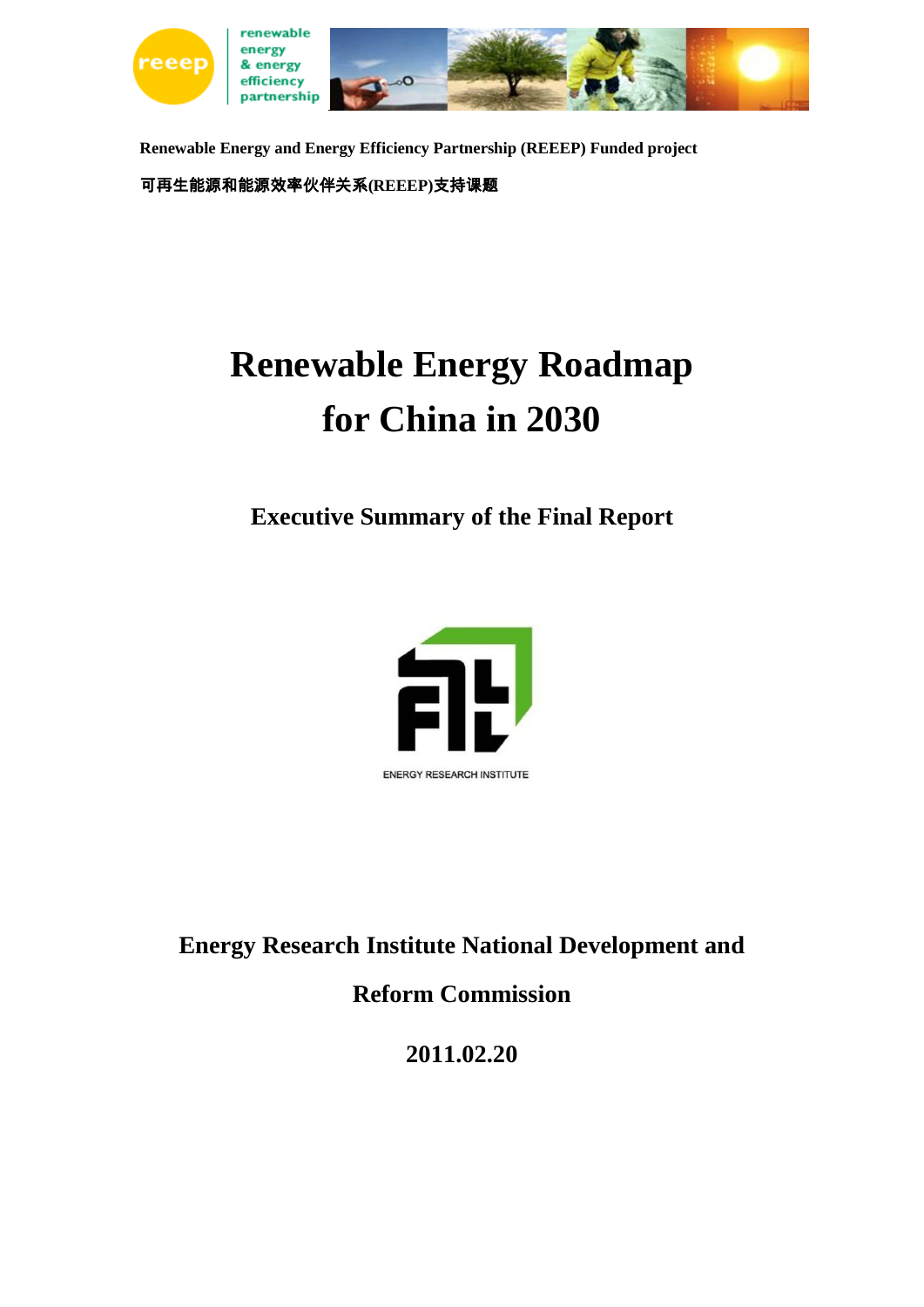# **1. Energy and climate change challenges**

Energy demands have increased together with the fast economy and social development. As the largest developing countries in the world, China's fossil fuel based energy structure has faced strong challenges from resource shortage and environment protection.



**Figure 1. China's energy structure 1978~2009**(**%**)

Considering climate change, China has not much space in both total emission and per capita emission. The further increase of energy demand and carbon emission will face more and more external pressure.



Total  $CO<sub>2</sub>$  emission (Billion tons) Per capita emission (Tons/person)

**Figure 2. IEA statistics of total global CO2 emission and per capita emission in 2007 Source**:**Carbon emission from fuel combustions (IEA, 2009)**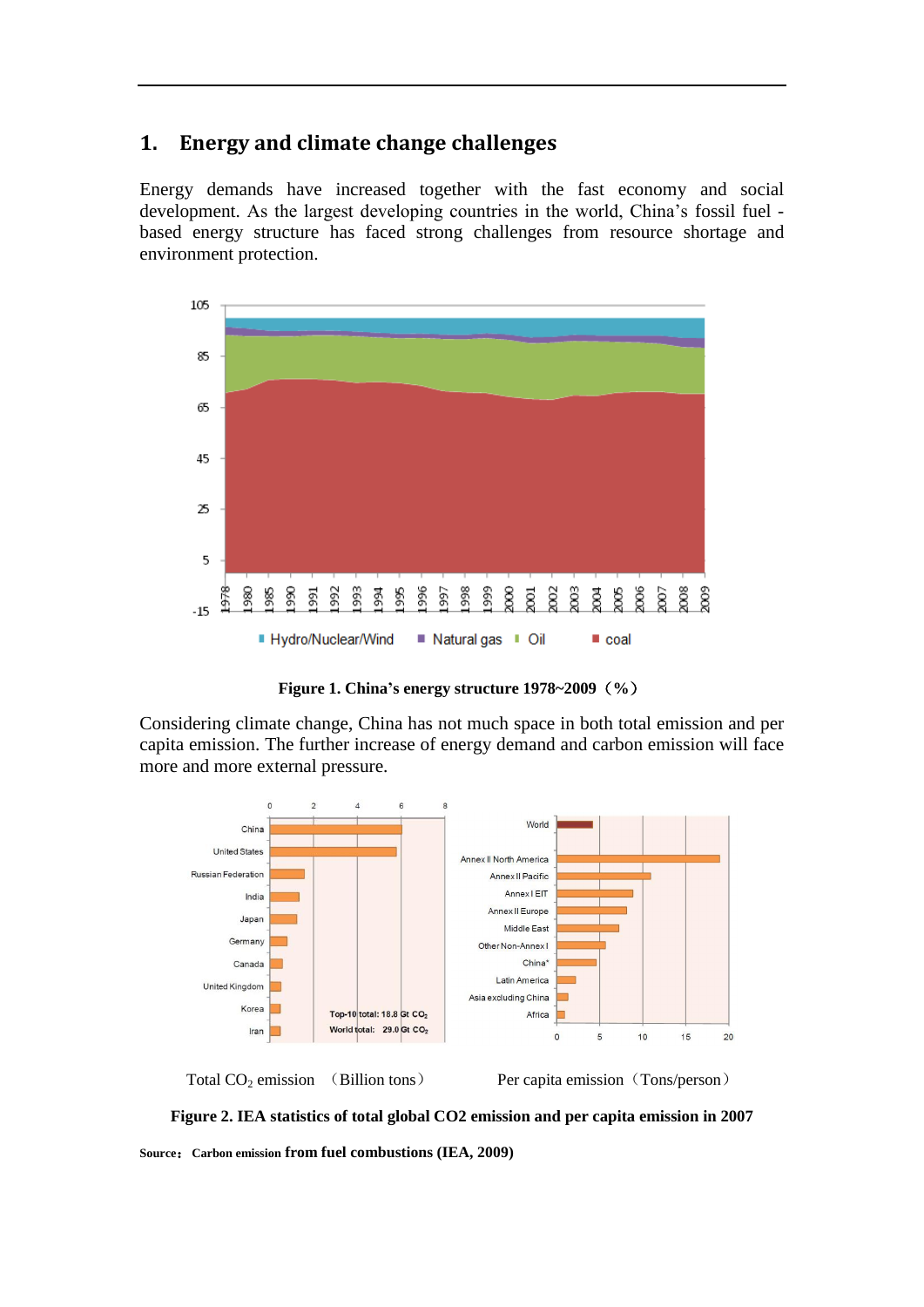With the purpose to maintain a sustainable and stable energy supply, to resolve the current resource and environment limitation and to respond to the climate change, the development and utilization of domestic renewable energy resources is not only the important method to resolve the current contradictions of energy supply and demands but also the strategic choice to realize the future energy and environment sustainable development.

# **2. Resource for China's renewable energy development**

China has rich renewable energy resources with the potential of billions tce, which can play a stable supportive role in China's energy system.

| Type           | Theoretical potential<br>(hundred million kW) | Economic potential<br>(hundred million kW) | Annual<br>energy<br>production<br>(hundred)<br>million<br>tce/year) |
|----------------|-----------------------------------------------|--------------------------------------------|---------------------------------------------------------------------|
| Wind           | 43                                            | $7 - 12$                                   | $5 - 8$                                                             |
| Solar          | 1700 billion tce                              | 22                                         | $11 - 14$                                                           |
| <b>Biomass</b> |                                               |                                            | 8.9                                                                 |
| Hydro          | 6                                             | 5                                          | 8.6                                                                 |
| Geothermal     | 462.65 billion tce                            | 0.2                                        | 0.5                                                                 |
| Ocean          | 6100                                          | 9.9                                        | 5.5                                                                 |
| Total          |                                               | 59                                         | $40 - 46$                                                           |

**Table1. China's renewable energy potential**

Source: Renewable energy development strategy, China Academy of Engineering, 2008

# **3. Optimal renewable energy development and utilization**

Renewable energy products include different forms such as electrical power, thermal power, gaseous fuel, solid fuel and liquid fuel etc. All kinds of renewable energies have different resource hosting conditions, technological characters, developing levels, and commercialization degrees. To take all factors of renewable energy into consideration, such as technology maturity, economical characters, and the contribution to carbon emission reduction, the direction of renewable energy optimal utilization will be as followed in the next 20 years:

- Focus on the development of power generation technology;
- Actively and steadily development of liquid fuel technology;
- Developing technologies related to renewable energy for gas and heating supply according to different local conditions.

# **Hydropower**

Hydropower has good industrial basis and specific resource. Hydropower is the leading player and representative of clean energy in China. Currently, the biggest obstacle of hydropower is non-technical challenges which come from the environmental and social constraints. Such non-technical challenges can be guided by building effective costs or revenues transfer system. Development of large scale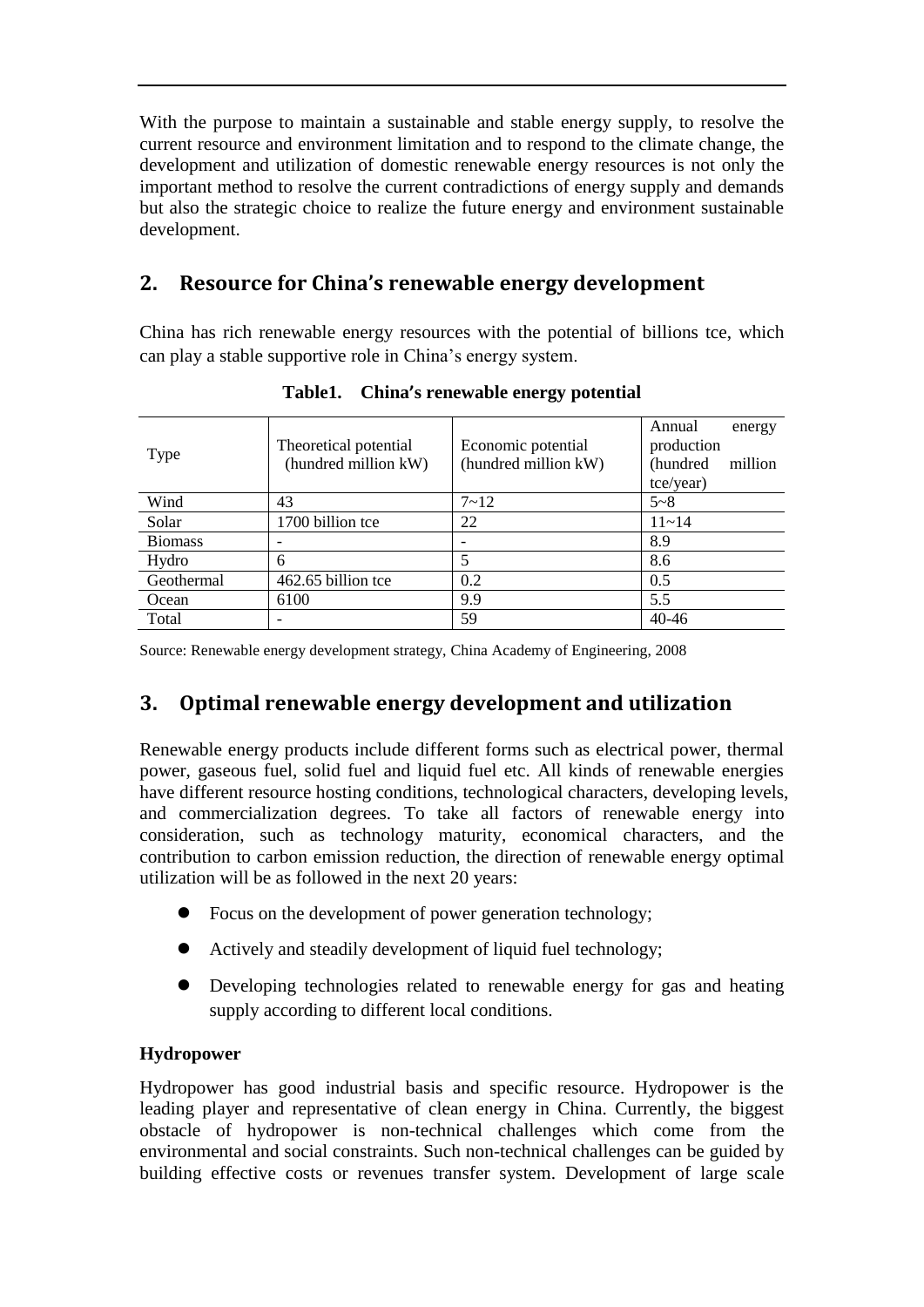hydropower will be the inevitable choice after an overall consideration of issues like social costs and energy security.

#### **Wind Power**

Wind power has pretty clear predictions from technology, cost and market development perspectives. Following hydropower, wind power is one of the renewable energies with the biggest developing scale and the most competitive economic characters. Besides this, the process of wind power production will not occupy and consume other natural resources (such as soil, water). It has not much negative impact on environment neither. Wind power should be given more priority in the future energy development plan. Grid integration technology for wind power has been taken as a bottleneck at present. The potential of policy improvement and institutional reconstruction has not been put forward yet. But this problem will be resolved through technology innovation and policy changes. The grid integration will not be the bottleneck problem in the future.

#### **Biomass power generation**

Comparing with main stream electrical power generations such as coal power and hydropower, biomass power does not have cost advantage. Comparing with the future renewable energy such as wind power and solar power generation, biomass power does not have the resource advantage and marginal cost decrease potential. So biomass power generally has weak economic competitiveness. Considering utilization methods, second generation biomass fuels should be promoted. As a conclusion, it is very important to balance among issues of biomass resource availability, cost and competition of other utilization methods. Biomass power generation facilities should develop limitedly and conditionally. But there is still a big potential for developing biomass power generation in the major rice-producing areas, large scale ranches, forestry and rural areas, where biomass power and its advantages cannot be replaced by other energies.

#### **Solar power generation**

The sun radiant is large in scale and will be the primary resource of renewable energy in the future. There are two different approaches to generate electricity from the sun: photovoltaic (PV) and solar-thermal technologies. The process of PV generation does not consume water, and does not require spinning turbines and high temperature components. The maintenance costs are low and suitable for the application in large open areas like desert and also suitable for the application in city in the form of building integration projects. This shows the advantage of PV as a distributed power generation technology. The major problem for the further development of PV is the cost. The cost for PV is still very high globally. Costs of PV generation are about 3-4 times of thermal power and twice of wind power. With the modification of new materials, manufacturing process, the improvement of system convert efficiency, and the increase of application market percentage, the cost of PV generation trends to decrease rapidly. Considering that the industry basis of large scale PV application has already been built, PV industry has the capability to further lower the cost. It was predicted that the cost of consumer side PV (the price of end users) will be close to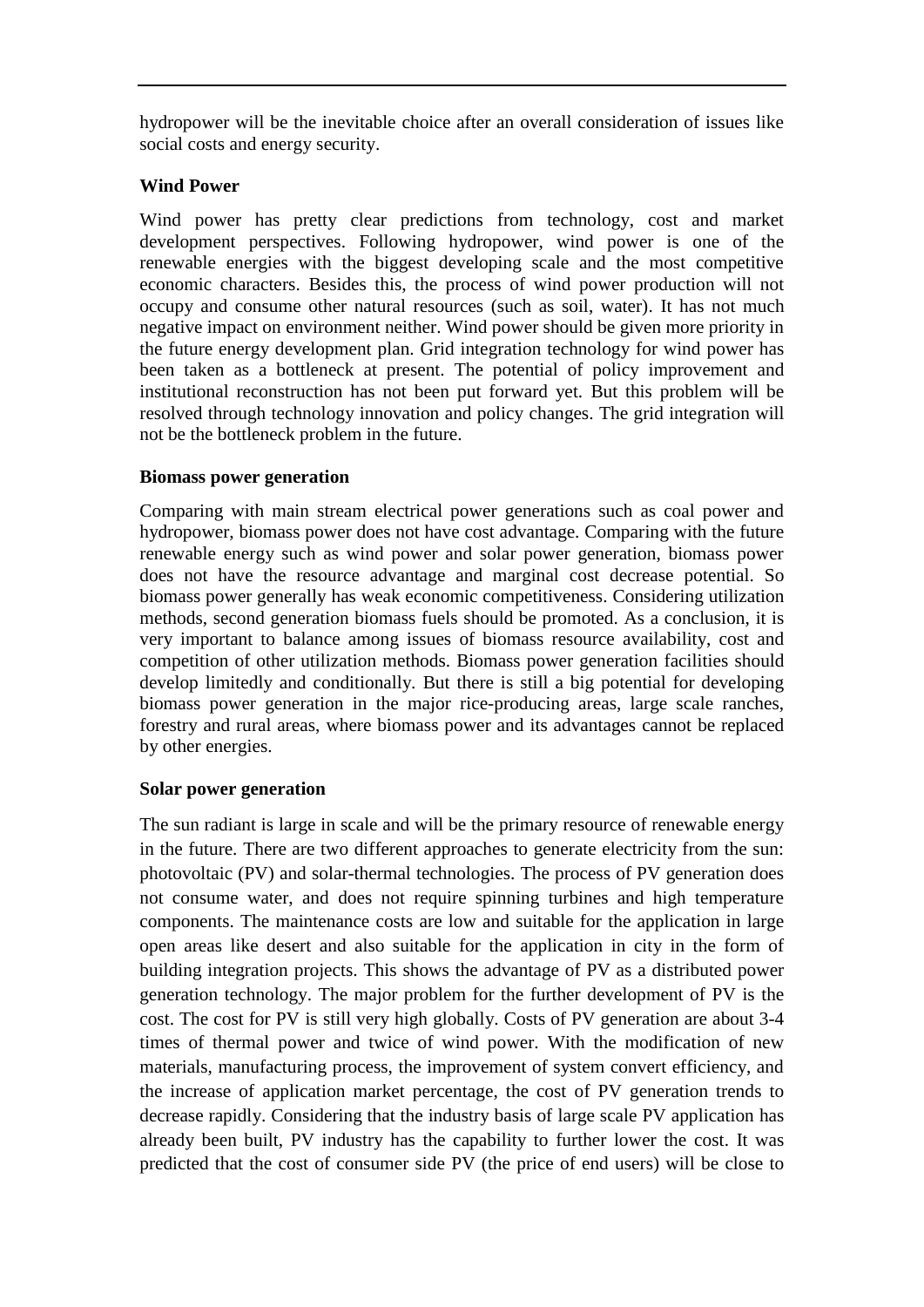the traditional power price by 2015. It is also predicted that around 2020, the cost of large scale on-grid PV (on-grid price) will be close to the traditional power price. PV will be competitive in economy at that time and can be applied in large scale.

#### **Solar-thermal power generation**

Through heat storage technologies, solar-thermal power generation technology can supply steady power and has the advantage that can be easily adjusted comparing to traditional power. On the other hands, solar thermal has disadvantages like high water consuming in desert area, difficulty for maintenance of high temperature parts and the lack of industry technology basis, and these make solar-thermal power generation still has a long way to go before being scaled up. Overall, solar-thermal technology has the potential to commercialize in some fields, but comparing to PV, it is still not obvious whether solar thermal can play a crucial role for power supply.

#### **Geothermal & ocean energy**

There are many kinds of geothermal electricity generation technologies. They are not replaceable by other energy technologies in some special areas. But considering the economic characters of the technology, resources, industrial developing basis, it is still a long way to go before both of them can play the role as major and strategic energy resources.

## **The 1.5 generation biofuel**

At present, China has started to grow cassava, sweet sorghum and other energy plants in the marginal land to produce the so called 1.5 generation bio-ethanol. But China has large population and relatively small land resource, the usable lands are relatively limited. There's no concrete investigation on the usable margin lands in the country, nor clear figures about the distribution of usable margin lands area. So it is not clear if 1.5 generation biofuel can be the major substitution of oil. Large scale biofuel production also requires large amount of resistance and large scale of energy plants to fulfill the feedstock shortage. Management of these forestry plants requires technology breakthrough and practical tests for a long time.

#### **The second generation biofuel**

Considering the industry development, the 1.5 generation biofuel technology is worth to be promoted currently. But from the long-term perspective, biofuels generated from agriculture and forestry residues which are mainly composed of lignocelluloses or the second generation biofuels produced by algae represent the future of biofuels. These products, including cellulose ethanol, biomass gas synthetic fischer-tropsch synthesis diesel, and biomass catalytic diesel, are possible to substitute oil in a large scale. At present, the second generation biofuel technology is not mature yet and it is currently a global cutting-edge energy technology. There are no specific research conclusions about when the second biofuel can be commercialized and the economic characters of this technology at that time. The R&D and investment situations in China are far behind the current international advanced levels. Overall, the future of biofuel technology in China has great uncertainty.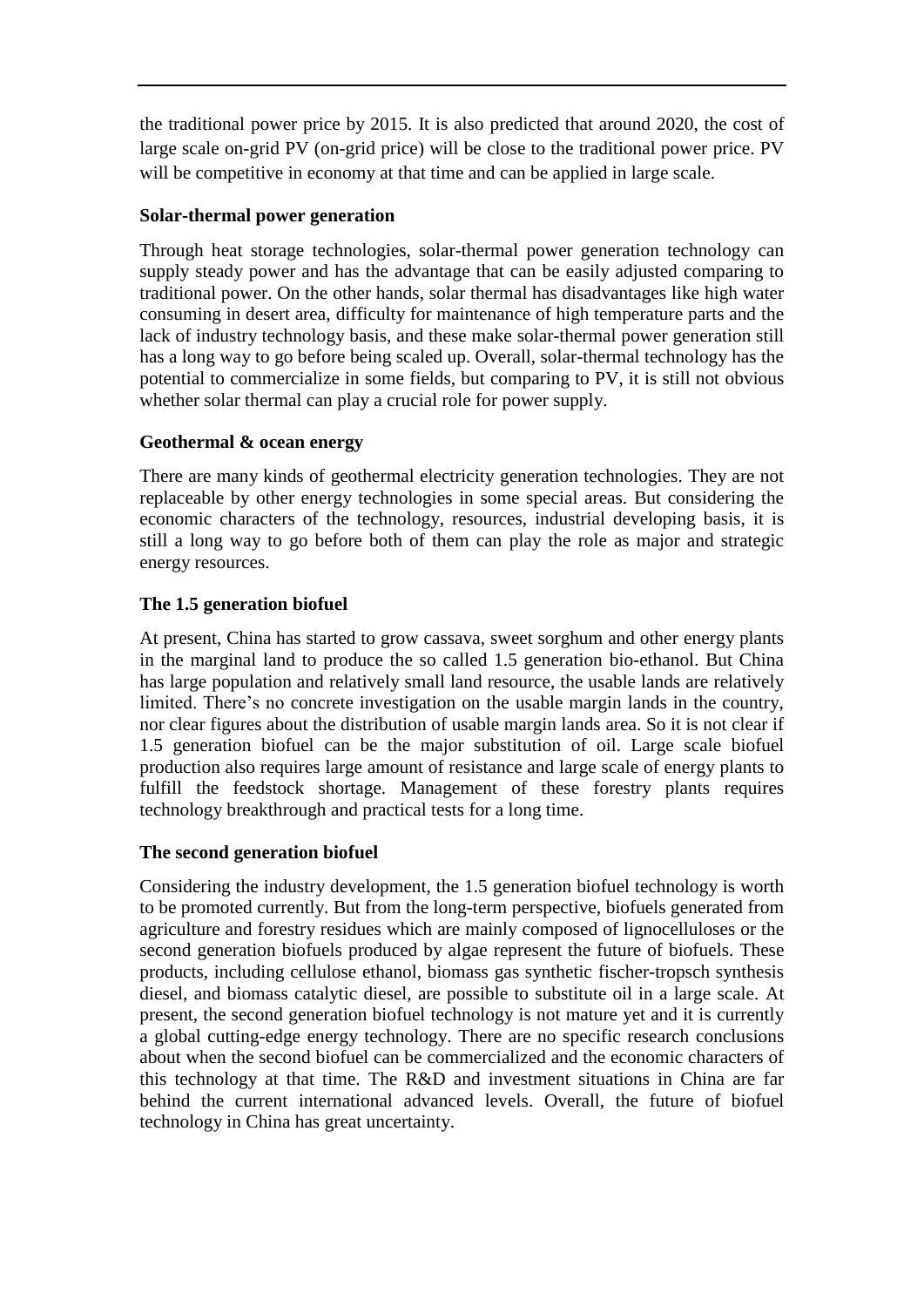#### **Biomass gasification and solid biomass products**

The biomass gasification can generate biogas for heating, cooking and power generation. This kind of technology is pretty mature. The current major problem is that the application scale is still small and with lower economic competitiveness. The solid fuel has the advantage of substitute the coal in city heating system. It has the potential to develop market in the areas rich in resources.

#### **Solar water heater and commercial solar heating**

Solar water heater and commercial solar heating technologies are capable of supplying hot water, and provide industrial heating and cooling service. It can substitute boilers in industry. But nowadays only solar water heater technology has gained good market development. Commercial solar heating technology is expected to get further development with the technology progress, improvement of policies, and the modification of heating price. The application of solar heating technology will be expanded to industrial heating and cooling system.

# **4. Long term renewable energy development outlook**

This study provides three, i.e. low, middle and high development scenarios according to different characters of renewable energies. The main difference between low and high development scenario is the prediction of the development in the 2020 to 2030 period.

**--High scenario:** Under the motivation by the environment and climate change, more investment will be provided and strong policy will be applied in the renewable energy sector for the application and commercialization of new technologies. Through enhancing grid capability and constructing flexible power system, the potential of renewable energy consumption will release its greatest possibility. At the same time, positive market promotion measures will be applied, on-grid price will be reasonable, technology research will go much further, the intellectual property rights protection system will be approved and the distributed renewable energy power generation technologies will be fully promoted. Under all these conditions, the percentage of renewable energy in the energy consumption system will increase rapidly and the policy will drive the industry effectively.

**--Low scenario**: China's energy strategy is focusing on energy efficiency improvement and renewable energy will develop at a regular speed. For renewable energy policy, though China gets experiences from developed countries and avoids many mistakes, total investment on renewable energy sector will be less than enough. The cost of renewable energy application is still high. Due to the lack of financial support, the development potential of renewable energy will not be released completely. Besides, the grid construction will be far behind the renewable energy development, and will have a big negative impact on the scale up of wind and solar power market. In this case, the development of wind power will be slowed down around 2020 but will have a rapid development trend around 2030. This is a conservative scenario.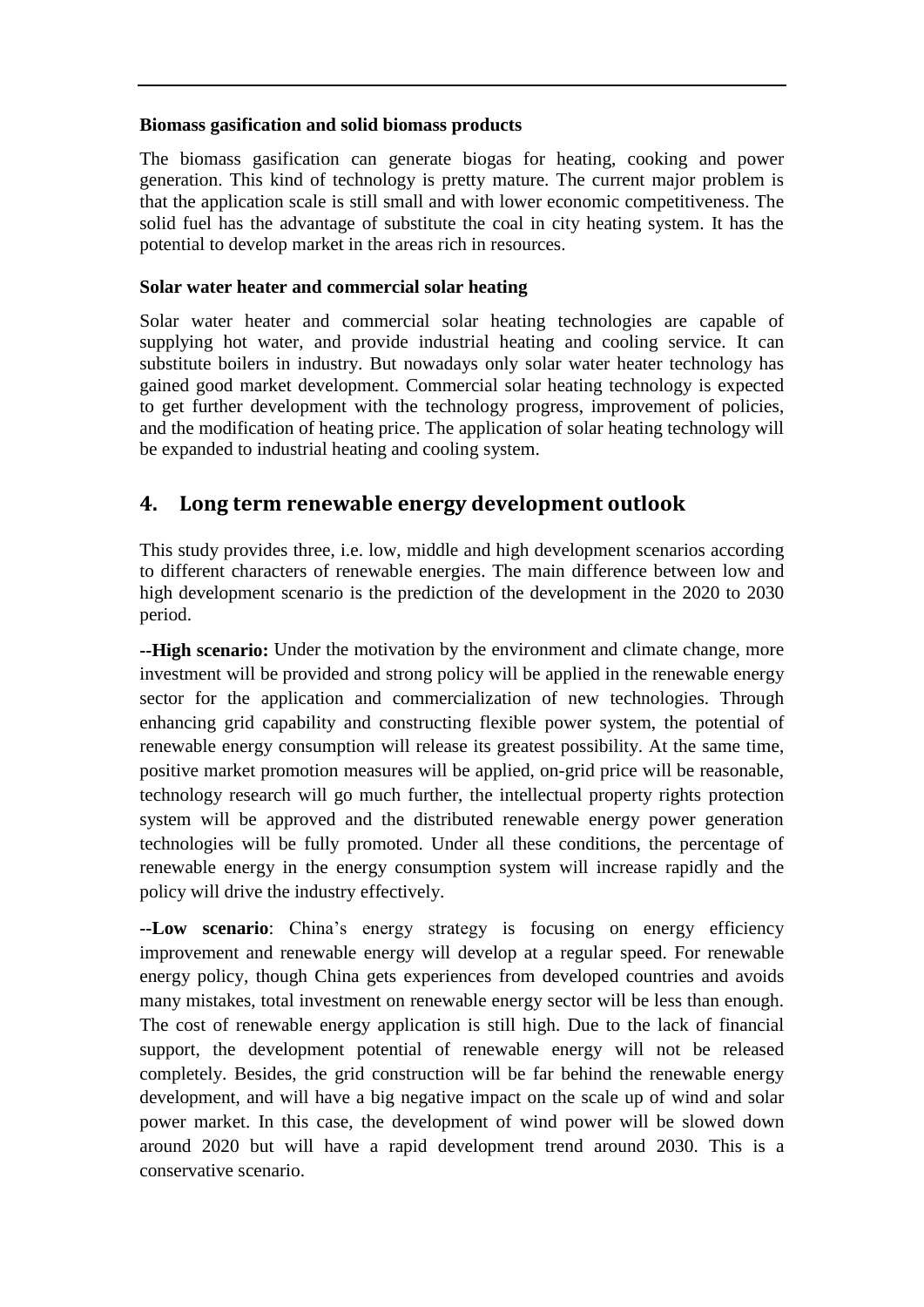--**Middle scenario**: The scenario is in between the high and low scenario, which have a detailed consideration of different kinds of factors like resource potential, environment limitation, social costs etc. Regular scenario is the development plan with balance and stability.

When considering the role of renewable energy in future, there are two main uncertainties. One is the total contribution of renewable energy and the other one is the total energy consumption. Since there are many other factors affecting the total energy consumption in future, this study focuses on the contribution of renewable energy itself.

The total amount of renewable energy utilization in China in year 2030 will be 8.3 billion tce, 10.5 billion tce, and 13.3 billion tce in the low, middle and high scenarios respectively. But there is still big uncertainty there. (Figure 3)

From the practical view, although the low scenario has more possibility to be the real situation, our study believe that it is important to have a much more positive view on the high scenario which is suitable for the needs of reality and future progress in China. Especially when considering China's economic reform, energy structure adjustment, resource and environment problems and reaction to climate change, China's renewable energy sector has a great possibility to achieve a much more ambitious target in the next 20 years.





With the positive plan, the total renewable energy supply will be 800 Mtce in 2020, and will be 1300 Mtce in 2030 (Figure 4). There could be a increase of 500 Mtce every 10 years in the future 20 years. Renewable energy would be an important component of China's energy structure, play a significant role in increasing China's energy security level and make a great contribution to dealing with climate changes.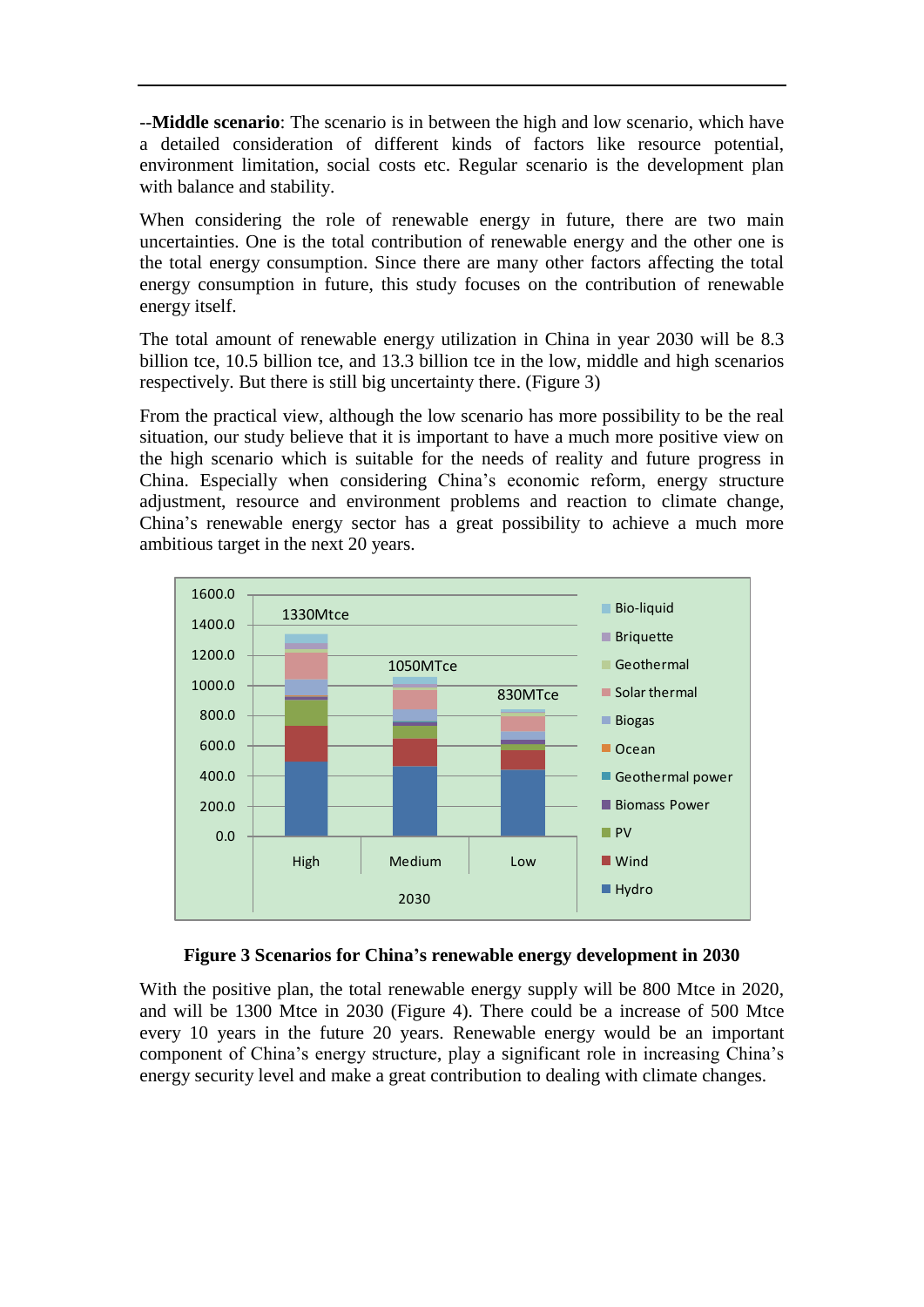

**Figure 4 Renewable energy developments under the high scenario**

Considering the contribution of renewable energy, if the total energy consumption can be limited to less than 4.5 billion tce in 2030, renewable energy would then have the possibility to reach up to 30% of total energy consumption. However, based on the trend of China's energy consumption from 2003 to 2009 (Figure 5), the possibility of less than 4.5 billion tce in 2030 is very small. It is most probably that total energy consumption will go beyond 5.0 billion tce, or will be even higher than 5.5 billion tce.



**Figure 5 China's total energy consumption**(**2003~2009**)

If the total energy consumption is limited to be below 5.0 billion tce, the contribution of renewable energy could be between 16.8% and 26.7%. If the total energy consumption is 5.5 billion tce, the lowest contribution of renewable energy would be 15%, which is on the same share with China's middle and long term developing target in 2020. Under the case of total consumption being 5.5 billion tce, the contribution of renewable energy would be up to 25% under the high scenario. If the total energy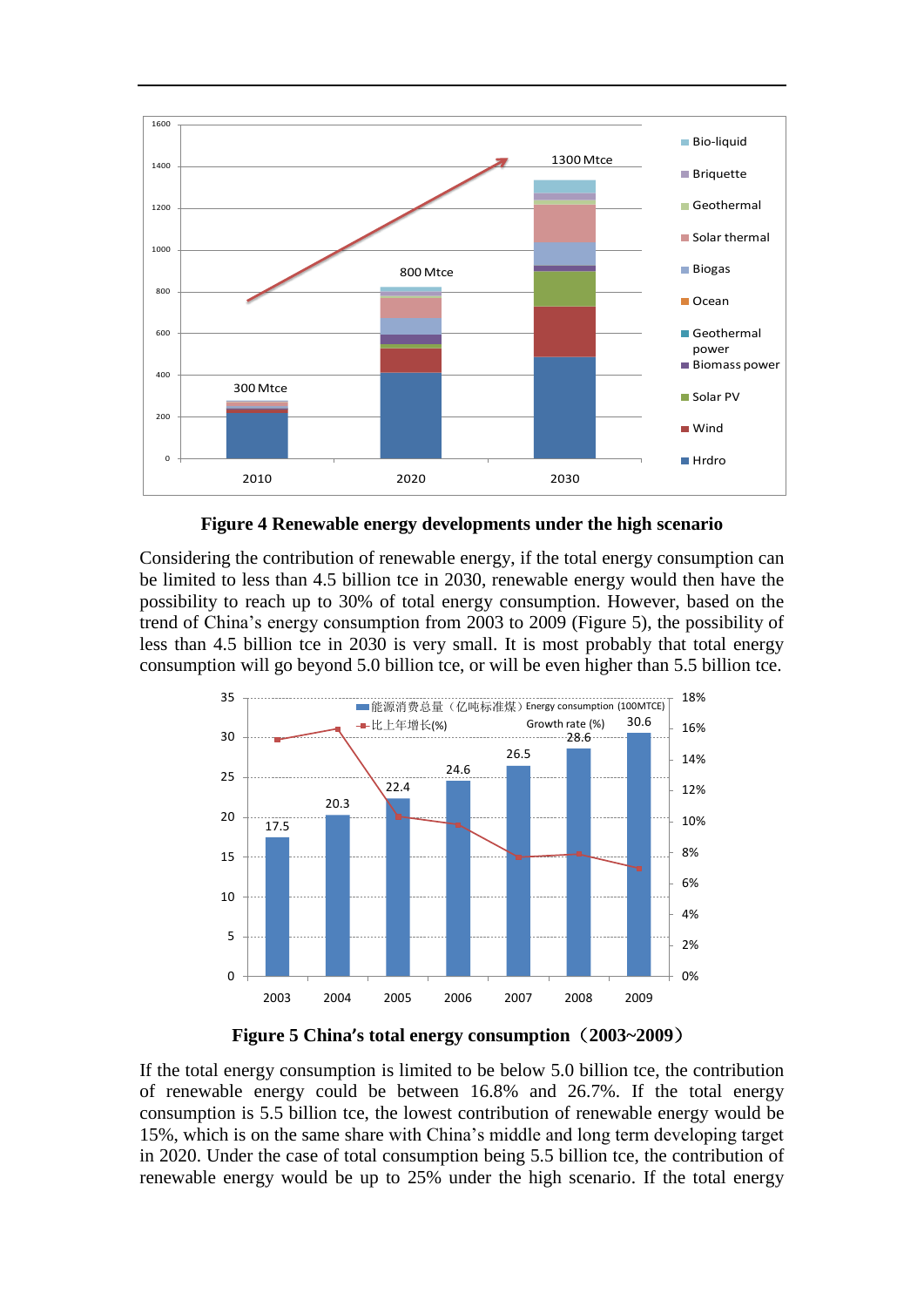consumption would reach over 6.0 billion tce, renewable energy contribution will be between 14% and 22%. In conclusion, the contribution of renewable energy to total energy consumption will be volatile in large range, from the highest 26% to the lowest of 15%. Most probably, the contribution of renewable energy to total energy consumption would be between 20% and 22% (Figure 6).



## **Figure 6 Contributions of renewable energy to total energy consumption in 2030 under different scenarios**

If the total energy consumption in 2020 and 2030 were as high as 4.5 billion tce and 5.5 billion tce respectively, there would be an increased energy demand by 1.3 billion tce and 2.3 billion tce in 2020 and 2030 respectively. According to the calculation, from now to 2020, renewable energy could contribute to 40% of the increased energy demand in 2020 and 45% in 2030 (Figure 7).

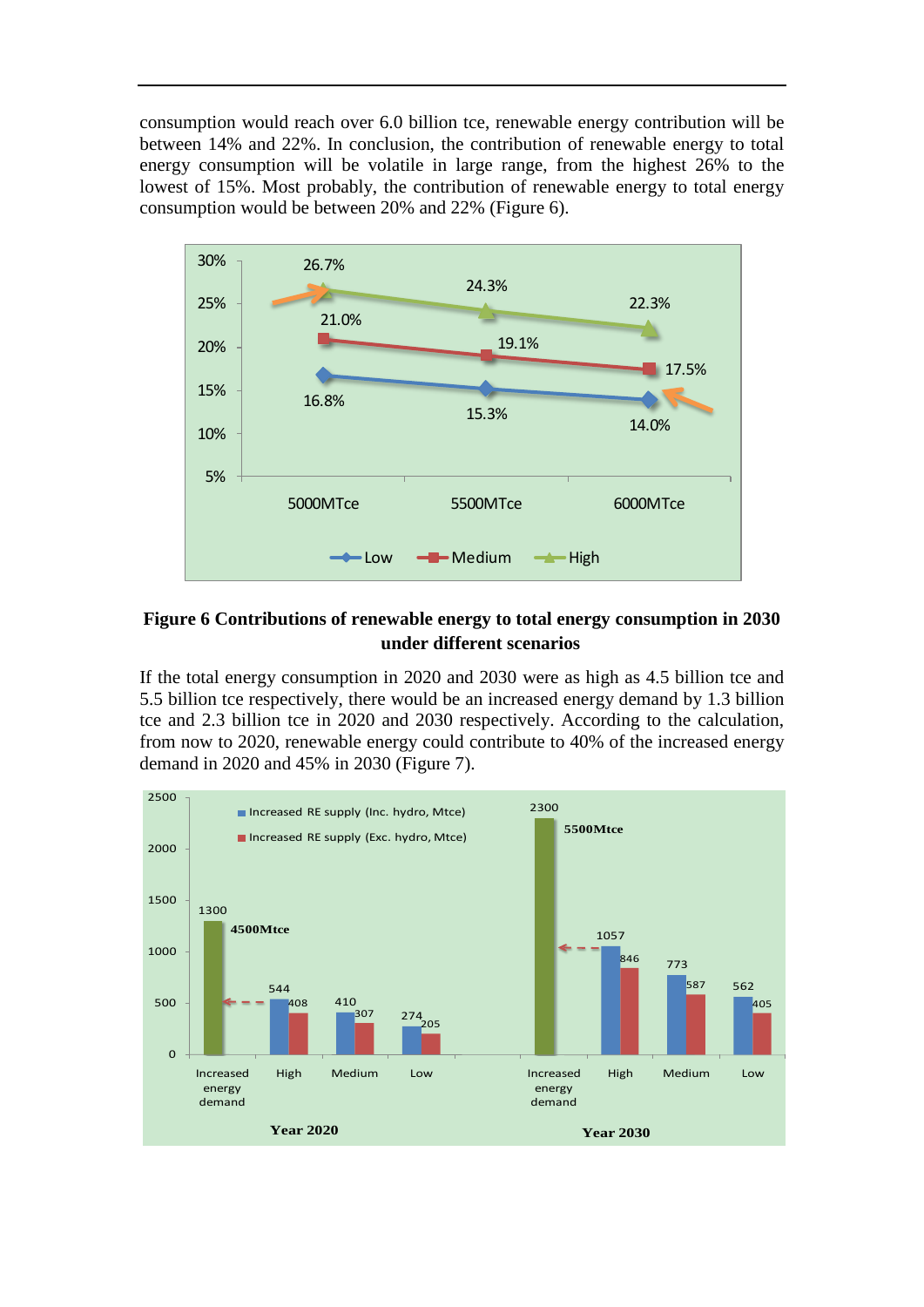# **Figure 7 Renewable energy contributions to the new energy demand under the scenario with high total energy consumption**

With development of renewable energy technologies, the competitiveness of renewable energy will be stronger. Renewable energy will be scaled up and play a more important role in China's energy structure. Specially, as a new energy form, although the contribution of renewable energy in total energy consumption is still limited, it will make a considerable contribution to the new energy demand, which will become a strategic energy resource in future.

# **The strategy status of China's renewable energy development**

# **Prior to 2010: about 300 Mtce, accounting for 9.7% of the energy demand**

China's energy demands mainly rely on fossil fuels, the contribution of renewable energy is less than 10%. In rural areas, renewable energy plays the supportive role. Wind power generation, solar power for low and medium temperature heating application, biogas, geothermal heating technologies are completely commercialized and being scale development.

# **Medium term-2020: about 550~820 Mtce, accounting for 13.8%~20.6% of the total energy demands; non-hydro renewable energy contribution will be 200~400 Mtce, accounting for 5~10% of total energy demands.**

Fossil resource energy is still the dominate energy resource, but the contribution of renewable energy is growing bigger and bigger. Renewable energy will play an important role to meet the new energy demands. Renewable energy technologies are tending to be matured and have all required conditions to be promoted in large scale.

# **Long term-2030: about 840~133 Mtce, accounting for 16%~26% of total energy demand; non-hydro renewable energy contributes 400~850 Mtce, accounting for 8~17% of total energy demands.**

Renewable energy has significant advantage in cost and has obvious competitiveness. Renewable energy will develop in large scale especially in the newly increased energy system, and will become one of the mainstream energies.

# **Roadmap for wind power**

On-shore wind power will be the major technology in the short and medium term. Meanwhile, more efforts will be made to promote the distributed wind power system and on-grid offshore wind power technology. The development of wind power in China should follow the roadmap as below:

1) By 2020, the whole industry should develop steadily. In this period, more efforts should be made to support R&D and resolve three key obstacles that constraint the development of China's wind power: detailed wind power resource research and evaluation; grid update to be suitable for large-scale wind power development;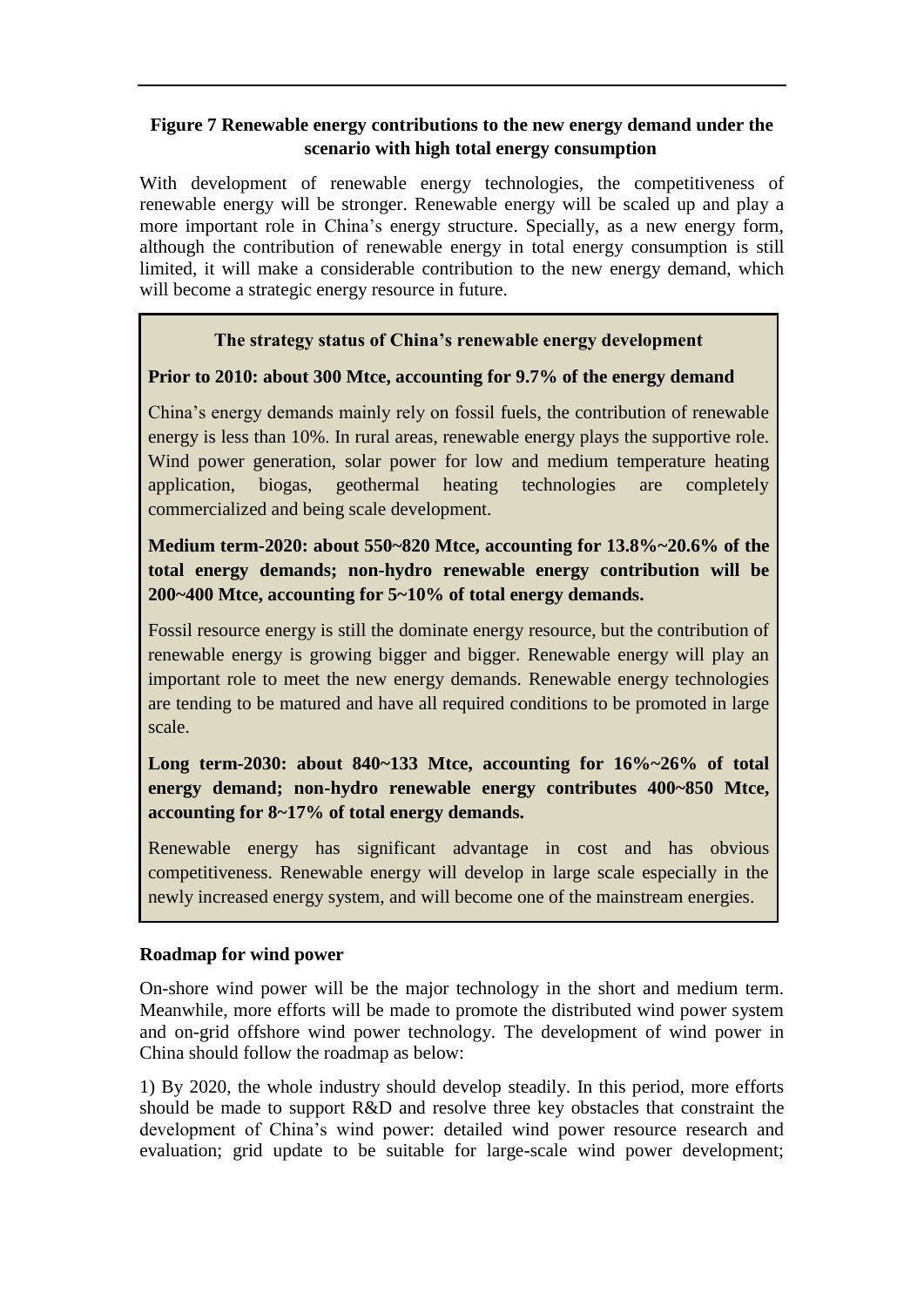industry innovation system with independent technology property rights and suitable for the China's condition and international competition .

2) Year 2020 ~2030, mature wind power industry chain with independent intellectual property rights has been built. The wind power industry will participate into international market while keep expanding the domestic market. Wind power will play a much more important role for economy and social development. Offshore wind will be one important developing direction.

3) After 2030, the wind power will have greater competitive advantage in the market. The wind power industry grows into the mature development track. The distributed power combined with off-grid wind power and large-scale energy storage equipments will be the new developing direction.

#### **Roadmap for solar energy**

For solar PV, the main technology will be crystalline silicon cell in the short to medium term, and thin film will get a significant progress; high efficiency, high stability and low cost will be principles for the development of PV. According to international experiences and analysis above, China's PV roadmap is as followed:

1) Investments for R&D should be increased, with a special focus on advanced technologies which can lower the costs. The large-scale production will help to achieve the significant decrease in cost. The price of large-scale PV will drop to or under 1 RMB per kWh by year 2015.

2) Promotion of PV application, especially roof PV system, desert PV power station, and related supporting technologies like grid integration and large-scale storage technology etc.. The price for large-scale PV power generation will drop to or under 0.6 RMB per kWh, which will reach to the demand side price level.

3) From year 2020 to 2030, the price of power generation from crystalline silicon cells technology will be 0.4~0.5 RMB per kWh, large-scale PV will have competitive advantage in the market with the coming out of new materials and PV cell structure. PV power will be a major energy resource with the economic advantages and environmental friendly characters.

#### **Roadmap for solar-thermal**

1) By 2015, the major problem to be settled is the integration of solar-thermal application and building construction.

2) By 2020, R&D of middle and high temperature solar-thermal application technology will have significant progress, the solar energy for air conditioner will be commercialized, and the commercial and industrial solar-thermal hot water system will be applied in large scale.

3) By 2030, the technologies of solar thermal hot water supplying systems, heating systems and cooling systems will be matured. It will play an important role in the hot water supplying, heating and cooling applications.

#### **Roadmap for biomass**

-- **Biomass power generation**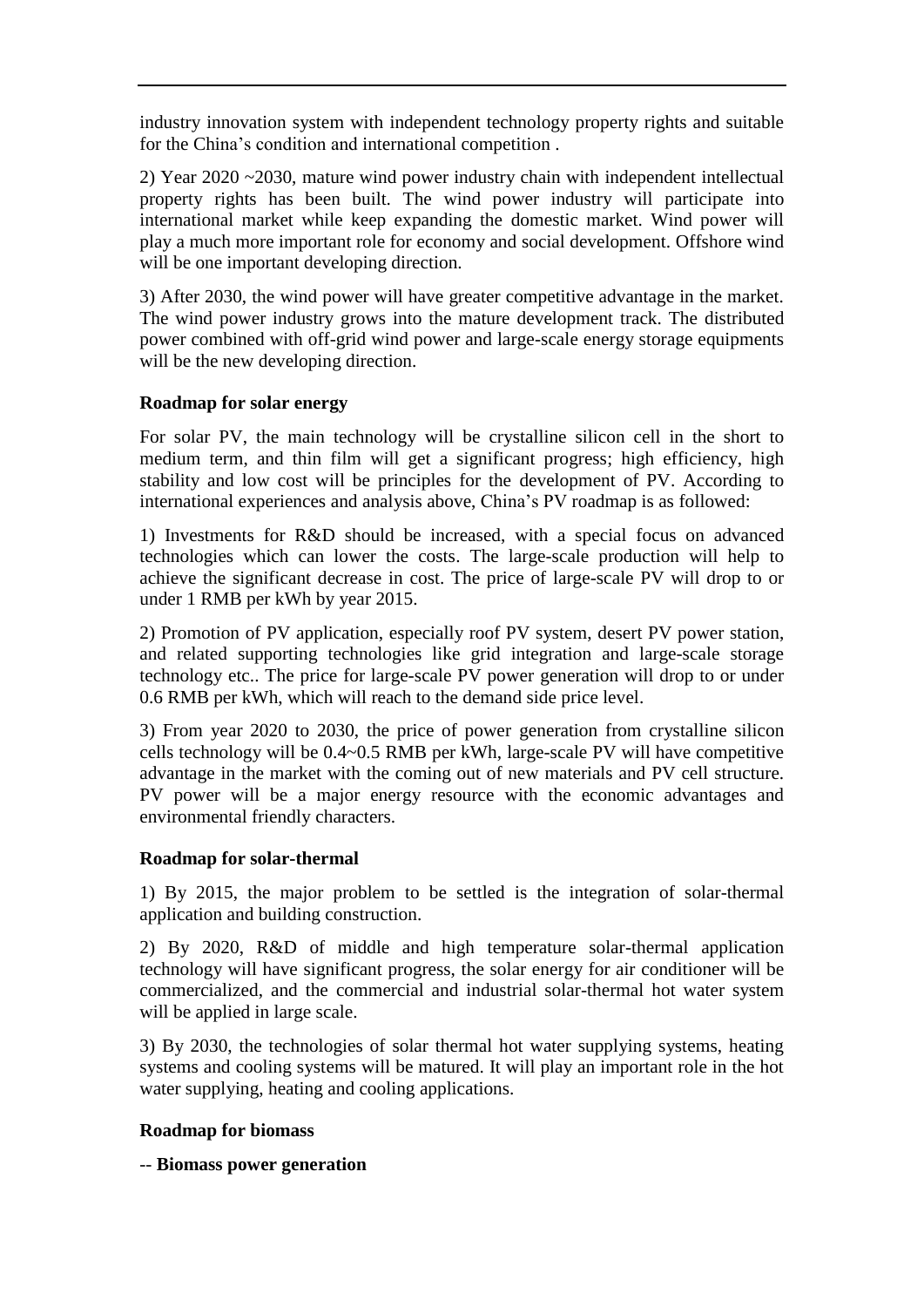Biomass power generation technology should be promoted with diversified development strategy, different technology plans should be applied according to local conditions. For the scale, small, medium and large scale biomass power generation should be considered according to raw material resource. Small scale projects will dominate the market. All different technical plans should be encouraged to adapt China's complicated national conditions.

## -- **Biofuel**

The development of biofuel can be classified into three stages, short term (before 2015), medium term (2015~2020) and long term (after 2030). According to raw material availability, land resource limitation and technology development in different stages, the roadmap is described as below:

- Short term (before 2015): Biofuel coming from non-grain crops (for example, cassava, sweet potato etc.) will be paid more attention. Investment for cellulose fuel R&D will be increased to achieve the breakthrough. Demonstration plants will be started in this period.
- Medium term (2015~2020): Biofuel coming from sugar crops such as sweet sorghum will be commercialized with large scale production. The cellulose ethanol will also be commercially applied. Selected energy crops will be planted in saline and sandy area in large scale. By 2020, the application of the second generation biofuel technology in large scale will be a major task, and biofuel will become main substitution of fossil fuel.
- Long term (after 2030), second generation biofuel technology with resource from non-grain crops such as sweet sorghum, cassava and sweet potato will be matured. The production technology of cellulose fuel ethanol will be commercialized. The key task will swift to the effective development of marginal land.

# -- **Biodiesel**

- By 2015, traditional technology will be applied to produce biodiesel from waste oil and cottonseed oil. The advanced etherification technology, like the technology of planting high productivity colza in winter free land, will be launched as demonstration. The research of woody oil plants with high productivity, FT biodiesel and biomass liquid diesel will also be promoted; The R&D of microalgae oil technology and microalgae hydrogen will also be encouraged to overcome technique and equipment obstacles.
- By 2020, a number of demonstration projects will be completed such as oil crops breeding base, 200,000 Ha oil-yielding jatropha plants, large scale shrub and grass plants with high productivity, wind resistance and draught resistance characters. FT diesel will be in demonstration stage. Technology of biomass liquefaction for diesel will achieve also achieve breakthrough. Through technology improvement and scale up, total biodiesel production will be 8 million tons.